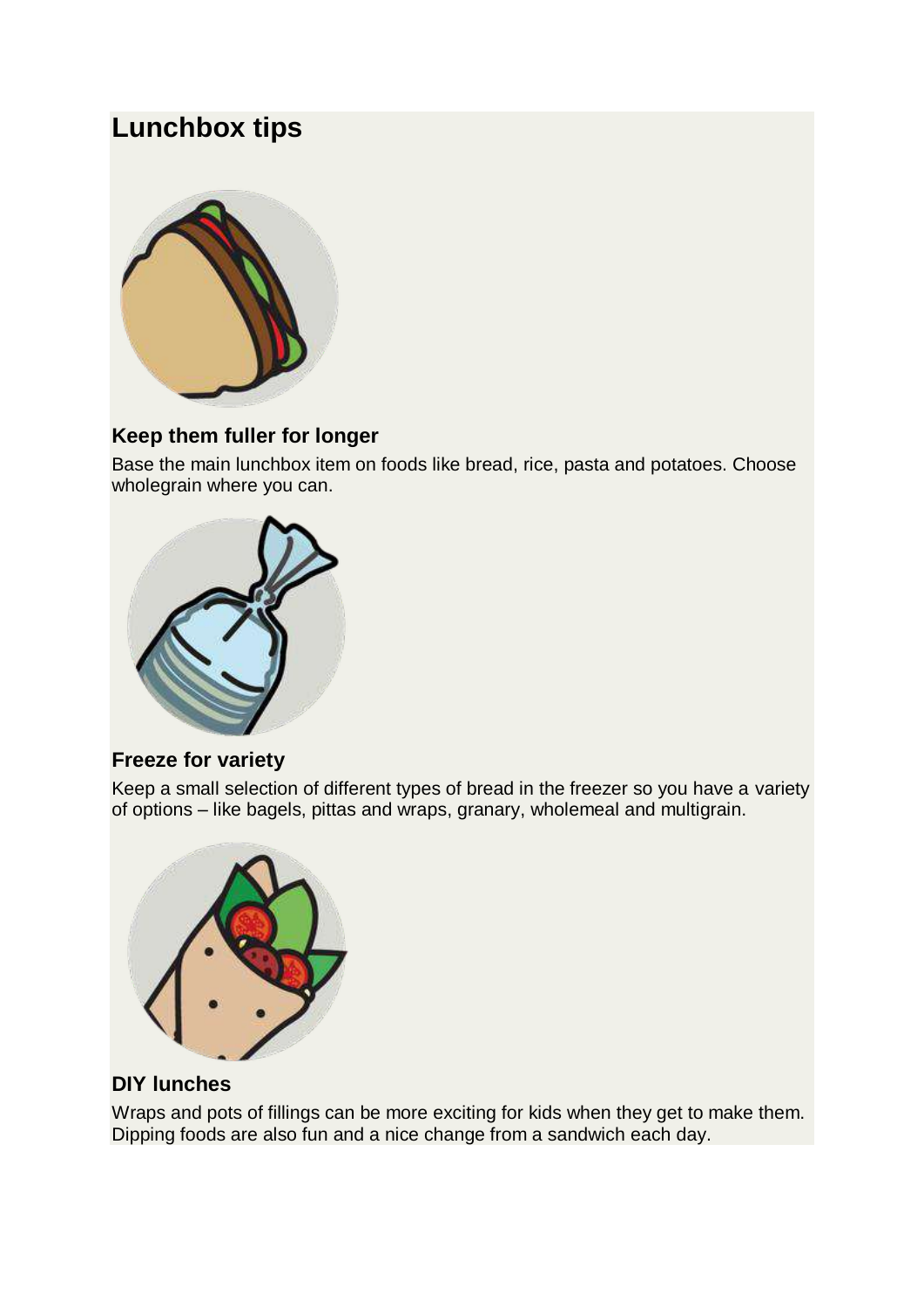

#### **Cut back on fat**

Pick lower-fat fillings – like lean meats (including chicken or turkey), fish (such as tuna or salmon), lower-fat spread, reduced-fat cream cheese and reduced-fat hard cheese. And try to avoid using mayonnaise in sandwiches.

[See more healthier swap ideas](https://www.nhs.uk/healthier-families/food-facts/healthier-food-swaps/)



#### **Mix your slices**

If your child does not like wholegrain, try making a sandwich from 1 slice of white bread and 1 slice of brown bread.



#### **Always add veg**

Cherry tomatoes, or sticks of carrot, cucumber, celery and peppers all count towards their 5 A Day. Adding a small pot of reduced-fat hummus or other dips may help with getting kids to eat vegetables.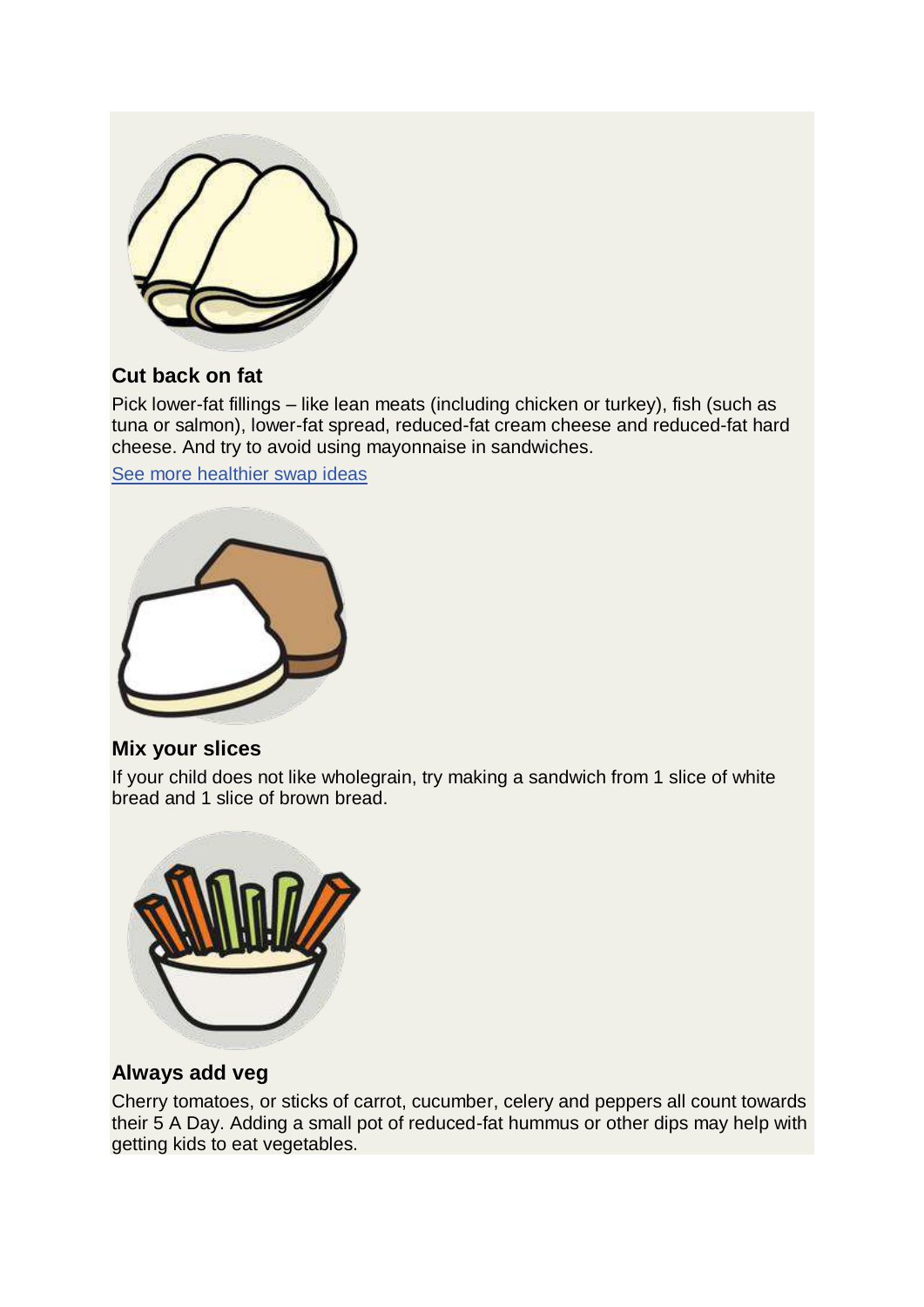

## **Ever green**

Always add salad to sandwiches and wraps too – it all counts towards your child's 5 A Day!



## **Cheesy does it…**

Cheese can be high in fat and salt, so choose stronger-tasting ones – and use less of it – or try reduced-fat varieties.



## **Cut down on crisps**

If your child really likes their crisps try reducing the number of times you include them in their lunchbox, and swap for homemade plain popcorn or plain rice cakes instead.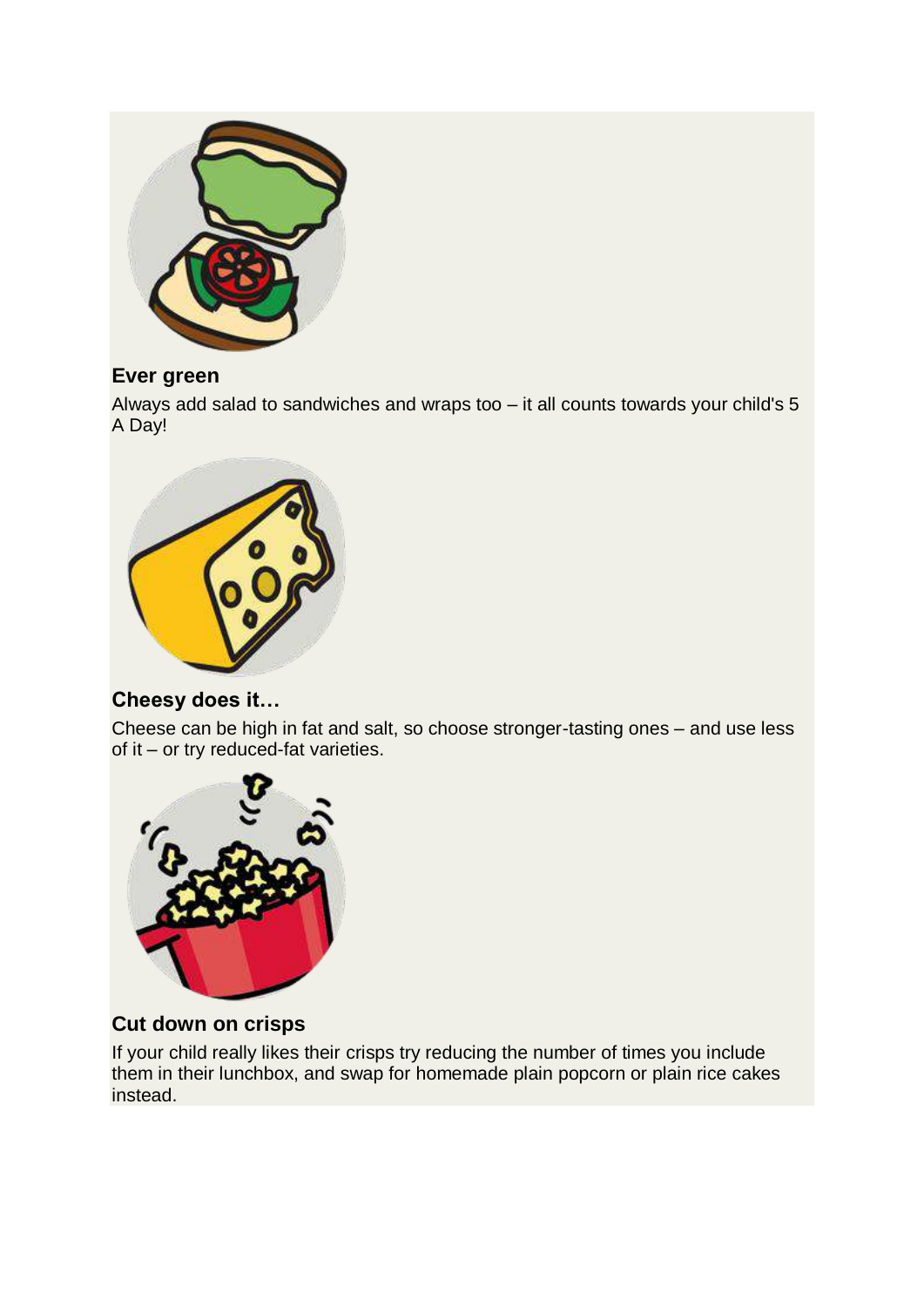

## **Add bite-sized fruit**

Try chopped apple, peeled satsuma segments, strawberries, blueberries, halved grapes or melon slices to make it easier for them to eat. Add a squeeze of lemon juice to stop it from going brown.



#### **Tinned fruit counts too**

A small pot of tinned fruit in juice – not syrup – is perfect for a lunchbox and easily stored in the cupboard.



#### **Swap the fruit bars**

Dried fruit like raisins, sultanas and dried apricots are not only cheaper than processed fruit bars and snacks but can be healthier too. Just remember to keep dried fruit to mealtimes as it can be bad for teeth.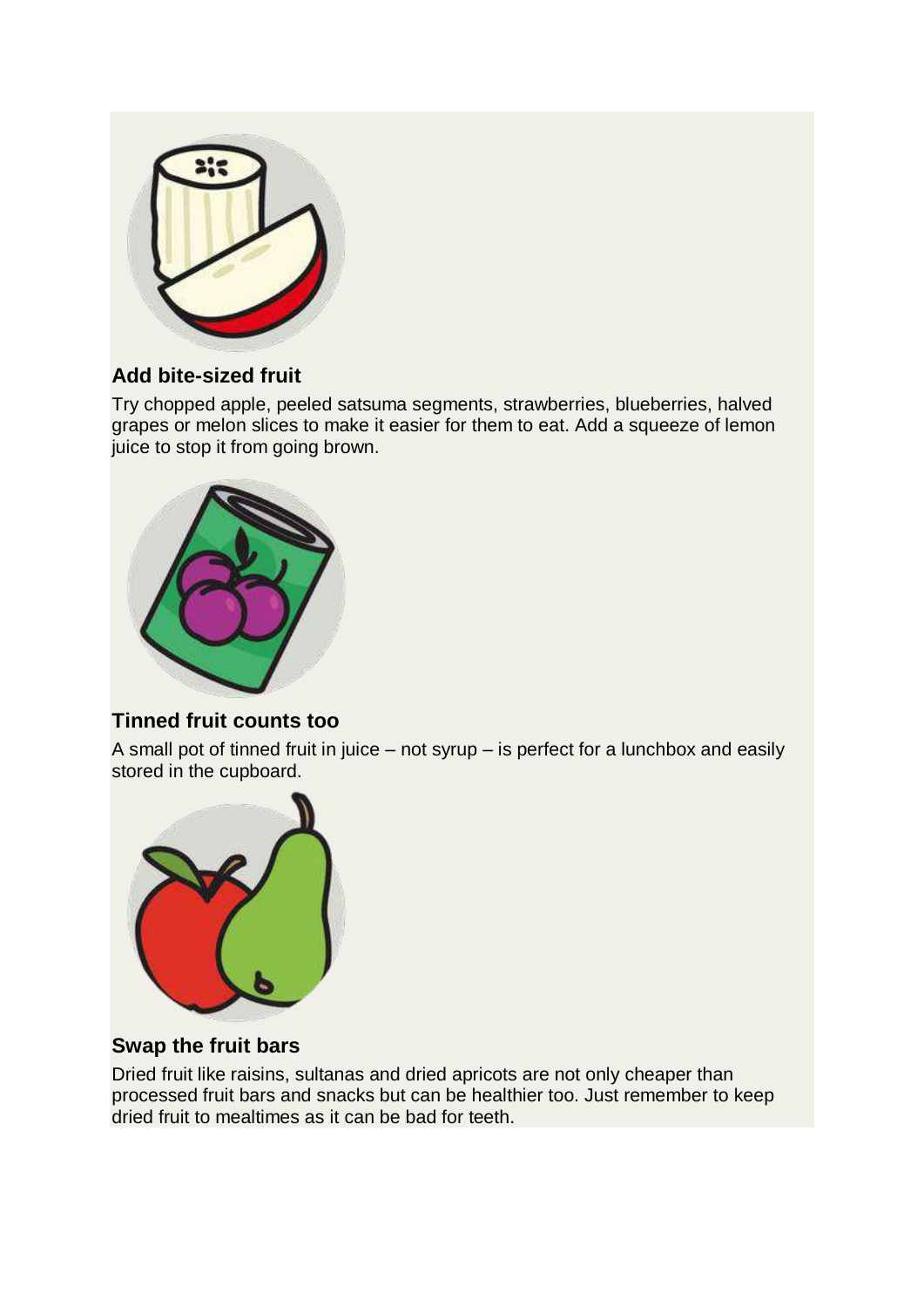

#### **Switch the sweets**

Swap cakes, chocolate, cereal bars and biscuits for malt loaf, fruited teacakes, fruit breads or fruit (fresh, dried or tinned – in juice not syrup).



## **Yoghurts: go low-fat and lower-sugar**

Pop in low-fat and lower-sugar yoghurts or fromage frais and add your own fruit.



## **Get them involved**

Get your kids involved in preparing and choosing what goes in their lunchbox. They are more likely to eat it if they helped make it.